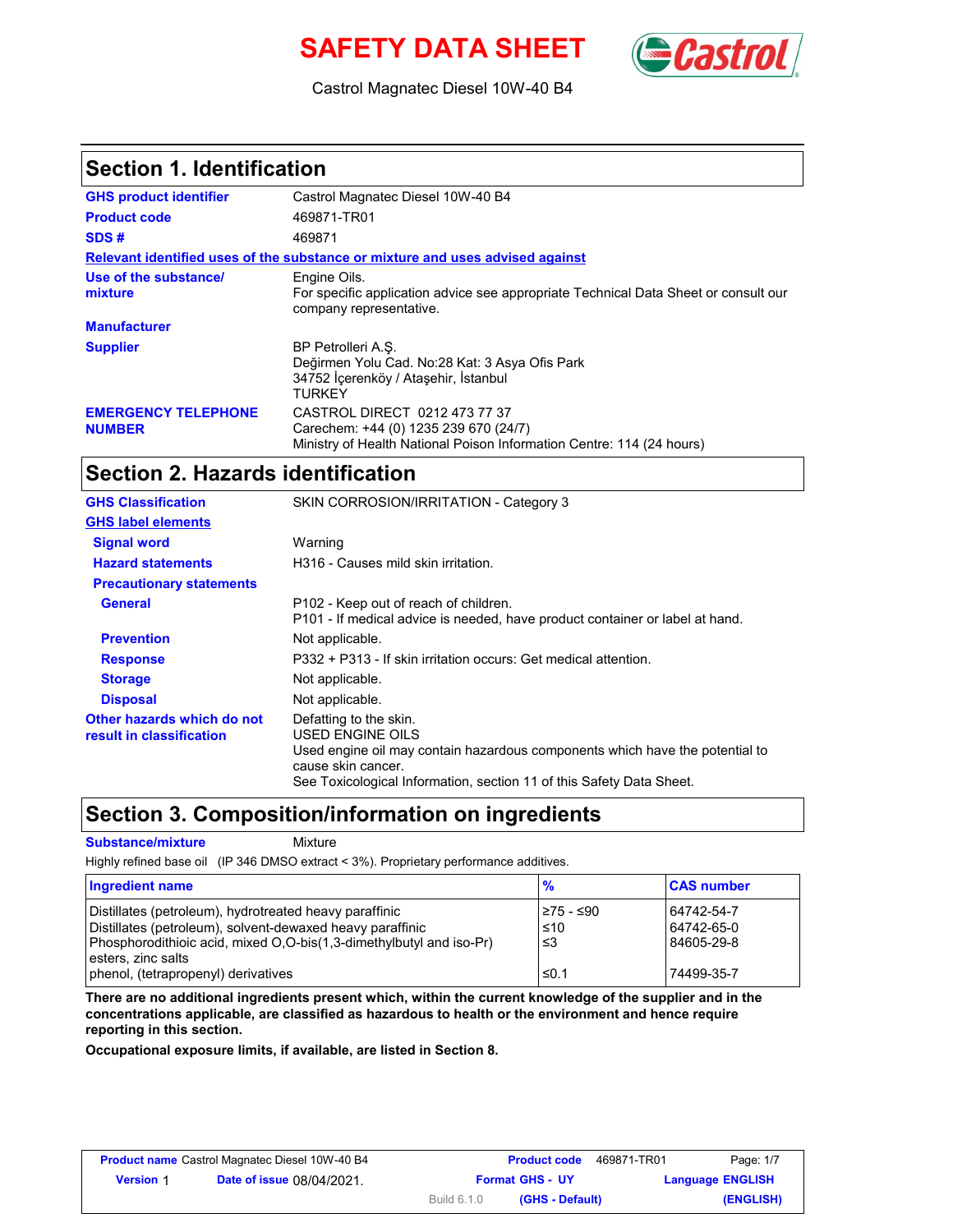## **Section 4. First aid measures**

| <b>Description of necessary first aid measures</b> |                                                                                                                                                                                                                                                                                                                                      |
|----------------------------------------------------|--------------------------------------------------------------------------------------------------------------------------------------------------------------------------------------------------------------------------------------------------------------------------------------------------------------------------------------|
| <b>Eye contact</b>                                 | In case of contact, immediately flush eyes with plenty of water for at least 15 minutes.<br>Eyelids should be held away from the eyeball to ensure thorough rinsing. Check for<br>and remove any contact lenses. Get medical attention.                                                                                              |
| <b>Skin contact</b>                                | In case of contact, immediately flush skin with plenty of water for at least 15 minutes<br>while removing contaminated clothing and shoes. Wash skin thoroughly with soap<br>and water or use recognized skin cleanser. Wash clothing before reuse. Clean<br>shoes thoroughly before reuse. Get medical attention if symptoms occur. |
| <b>Inhalation</b>                                  | If inhaled, remove to fresh air. In case of inhalation of decomposition products in a<br>fire, symptoms may be delayed. The exposed person may need to be kept under<br>medical surveillance for 48 hours. Get medical attention if symptoms occur.                                                                                  |
| <b>Ingestion</b>                                   | Do not induce vomiting unless directed to do so by medical personnel. Never give<br>anything by mouth to an unconscious person. If unconscious, place in recovery<br>position and get medical attention immediately. Get medical attention if adverse<br>health effects persist or are severe.                                       |
| <b>Protection of first-aiders</b>                  | No action shall be taken involving any personal risk or without suitable training. It<br>may be dangerous to the person providing aid to give mouth-to-mouth resuscitation.                                                                                                                                                          |
| Most important symptoms/effects, acute and delayed |                                                                                                                                                                                                                                                                                                                                      |
|                                                    | See Section 11 for more detailed information on health effects and symptoms.                                                                                                                                                                                                                                                         |
|                                                    | Indication of immediate medical attention and special treatment needed, if necessary                                                                                                                                                                                                                                                 |
| <b>Specific treatments</b>                         | No specific treatment.                                                                                                                                                                                                                                                                                                               |
| <b>Notes to physician</b>                          | Treatment should in general be symptomatic and directed to relieving any effects.                                                                                                                                                                                                                                                    |

## **Section 5. Fire-fighting measures**

| <b>Extinguishing media</b>                               |                                                                                                                                                                                                   |
|----------------------------------------------------------|---------------------------------------------------------------------------------------------------------------------------------------------------------------------------------------------------|
| <b>Suitable</b>                                          | In case of fire, use foam, dry chemical or carbon dioxide extinguisher or spray.                                                                                                                  |
| <b>Not suitable</b>                                      | Do not use water jet.                                                                                                                                                                             |
| <b>Specific hazards arising</b><br>from the chemical     | In a fire or if heated, a pressure increase will occur and the container may burst.                                                                                                               |
| <b>Hazardous thermal</b><br>decomposition products       | Combustion products may include the following:<br>carbon oxides (CO, CO <sub>2</sub> ) (carbon monoxide, carbon dioxide)<br>nitrogen oxides (NO, $NO2$ etc.)                                      |
| <b>Special precautions for fire-</b><br><b>fighters</b>  | No action shall be taken involving any personal risk or without suitable training.<br>Promptly isolate the scene by removing all persons from the vicinity of the incident if<br>there is a fire. |
| <b>Special protective</b><br>equipment for fire-fighters | Fire-fighters should wear positive pressure self-contained breathing apparatus<br>(SCBA) and full turnout gear.                                                                                   |

In case of inhalation of decomposition products in a fire, symptoms may be delayed. The exposed person may need to be kept under medical surveillance for 48 hours.

## **Section 6. Accidental release measures**

#### **Personal precautions, protective equipment and emergency procedures**

| For non-emergency<br>personnel                        | Contact emergency personnel. No action shall be taken involving any personal risk<br>or without suitable training. Evacuate surrounding areas. Keep unnecessary and<br>unprotected personnel from entering. Do not touch or walk through spilled material.<br>Avoid breathing vapor or mist. Provide adequate ventilation. Put on appropriate<br>personal protective equipment. Floors may be slippery; use care to avoid falling. |
|-------------------------------------------------------|------------------------------------------------------------------------------------------------------------------------------------------------------------------------------------------------------------------------------------------------------------------------------------------------------------------------------------------------------------------------------------------------------------------------------------|
| For emergency responders                              | Entry into a confined space or poorly ventilated area contaminated with vapor, mist<br>or fume is extremely hazardous without the correct respiratory protective equipment<br>and a safe system of work. Wear self-contained breathing apparatus. Wear a<br>suitable chemical protective suit. Chemical resistant boots. See also the<br>information in "For non-emergency personnel".                                             |
| <b>Environmental precautions</b>                      | Avoid dispersal of spilled material and runoff and contact with soil, waterways,<br>drains and sewers. Inform the relevant authorities if the product has caused<br>environmental pollution (sewers, waterways, soil or air).                                                                                                                                                                                                      |
| Methods and materials for containment and cleaning up |                                                                                                                                                                                                                                                                                                                                                                                                                                    |
| <b>Small spill</b>                                    | Stop leak if without risk. Move containers from spill area. Absorb with an inert<br>material and place in an appropriate waste disposal container. Dispose of via a<br>licensed waste disposal contractor.                                                                                                                                                                                                                         |

| <b>Product name</b> Castrol Magnatec Diesel 10W-40 B4 |                                  |                    | <b>Product code</b>    | 469871-TR01 | Page: 2/7               |
|-------------------------------------------------------|----------------------------------|--------------------|------------------------|-------------|-------------------------|
| <b>Version 1</b>                                      | <b>Date of issue 08/04/2021.</b> |                    | <b>Format GHS - UY</b> |             | <b>Language ENGLISH</b> |
|                                                       |                                  | <b>Build 6.1.0</b> | (GHS - Default)        |             | (ENGLISH)               |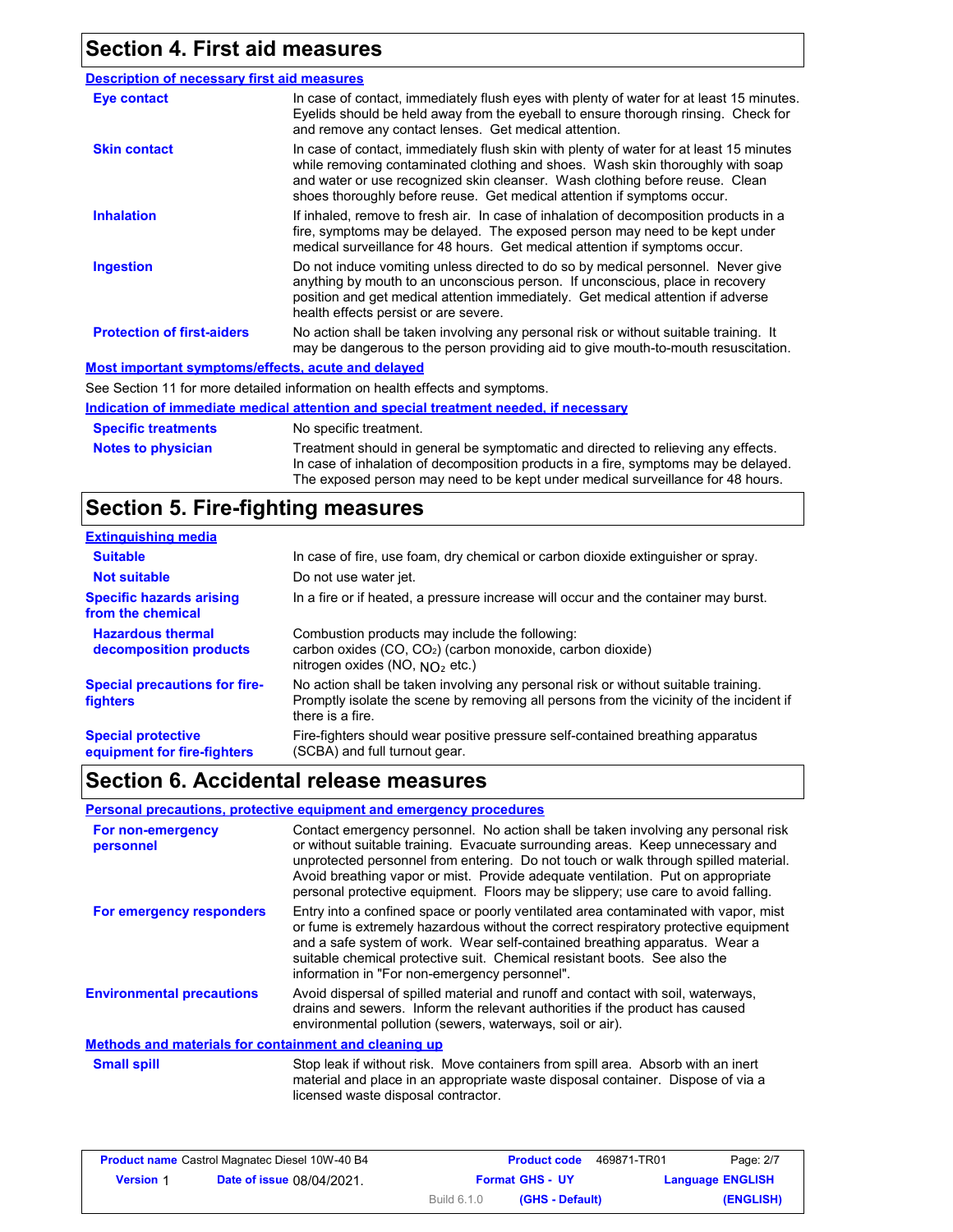#### **Section 6. Accidental release measures**

Large spill Stop leak if without risk. Move containers from spill area. Approach release from upwind. Prevent entry into sewers, water courses, basements or confined areas. Contain and collect spillage with non-combustible, absorbent material e.g. sand, earth, vermiculite or diatomaceous earth and place in container for disposal according to local regulations. Contaminated absorbent material may pose the same hazard as the spilled product. Dispose of via a licensed waste disposal contractor.

### **Section 7. Handling and storage**

| <b>Precautions for safe handling</b>             |                                                                                                                                                                                                                                                                                                                                                                                                                                                                                                                                                                                               |
|--------------------------------------------------|-----------------------------------------------------------------------------------------------------------------------------------------------------------------------------------------------------------------------------------------------------------------------------------------------------------------------------------------------------------------------------------------------------------------------------------------------------------------------------------------------------------------------------------------------------------------------------------------------|
| <b>Protective measures</b>                       | Put on appropriate personal protective equipment (see Section 8). Do not ingest.<br>Avoid contact with eyes, skin and clothing. Avoid breathing vapor or mist. Keep in<br>the original container or an approved alternative made from a compatible material.<br>kept tightly closed when not in use. Empty containers retain product residue and<br>can be hazardous. Do not reuse container.                                                                                                                                                                                                 |
| <b>Advice on general</b><br>occupational hygiene | Eating, drinking and smoking should be prohibited in areas where this material is<br>handled, stored and processed. Wash thoroughly after handling. Remove<br>contaminated clothing and protective equipment before entering eating areas. See<br>also Section 8 for additional information on hygiene measures.                                                                                                                                                                                                                                                                              |
| <b>Conditions for safe storage</b>               | Store in accordance with local regulations. Store in original container protected from<br>direct sunlight in a dry, cool and well-ventilated area, away from incompatible<br>materials (see Section 10) and food and drink. Keep container tightly closed and<br>sealed until ready for use. Store and use only in equipment/containers designed for<br>use with this product. Containers that have been opened must be carefully resealed<br>and kept upright to prevent leakage. Do not store in unlabeled containers. Use<br>appropriate containment to avoid environmental contamination. |
| <b>Not suitable</b>                              | Prolonged exposure to elevated temperature                                                                                                                                                                                                                                                                                                                                                                                                                                                                                                                                                    |

## **Section 8. Exposure controls/personal protection**

#### **Control parameters**

**Occupational exposure limits**

| Ingredient name                                           | <b>Exposure limits</b>                                                                                       |
|-----------------------------------------------------------|--------------------------------------------------------------------------------------------------------------|
| Distillates (petroleum), hydrotreated heavy paraffinic    | <b>ACGIH TLV (United States, 3/2018).</b><br>TWA: 5 mg/m <sup>3</sup> 8 hours. Form: Inhalable<br>l fraction |
| Distillates (petroleum), solvent-dewaxed heavy paraffinic | ACGIH TLV (United States, 3/2018).<br>TWA: 5 mg/m <sup>3</sup> 8 hours. Form: Inhalable<br>fraction          |

While specific OELs for certain components may be shown in this section, other components may be present in any mist, vapor or dust produced. Therefore, the specific OELs may not be applicable to the product as a whole and are provided for guidance only.

| <b>Recommended monitoring</b><br>procedures       | If this product contains ingredients with exposure limits, personal, workplace<br>atmosphere or biological monitoring may be required to determine the effectiveness<br>of the ventilation or other control measures and/or the necessity to use respiratory<br>protective equipment. Reference should be made to appropriate monitoring<br>standards. Reference to national guidance documents for methods for the<br>determination of hazardous substances will also be required.                                                                                                                                                                                                                                                                                                                                                                                                                                                                                                                           |
|---------------------------------------------------|---------------------------------------------------------------------------------------------------------------------------------------------------------------------------------------------------------------------------------------------------------------------------------------------------------------------------------------------------------------------------------------------------------------------------------------------------------------------------------------------------------------------------------------------------------------------------------------------------------------------------------------------------------------------------------------------------------------------------------------------------------------------------------------------------------------------------------------------------------------------------------------------------------------------------------------------------------------------------------------------------------------|
| <b>Appropriate engineering</b><br><b>controls</b> | Provide exhaust ventilation or other engineering controls to keep the relevant<br>airborne concentrations below their respective occupational exposure limits.<br>All activities involving chemicals should be assessed for their risks to health, to<br>ensure exposures are adequately controlled. Personal protective equipment should<br>only be considered after other forms of control measures (e.g. engineering controls)<br>have been suitably evaluated. Personal protective equipment should conform to<br>appropriate standards, be suitable for use, be kept in good condition and properly<br>maintained.<br>Your supplier of personal protective equipment should be consulted for advice on<br>selection and appropriate standards. For further information contact your national<br>organisation for standards.<br>The final choice of protective equipment will depend upon a risk assessment. It is<br>important to ensure that all items of personal protective equipment are compatible. |
| <b>Environmental exposure</b><br><b>controls</b>  | Emissions from ventilation or work process equipment should be checked to ensure<br>they comply with the requirements of environmental protection legislation. In some<br>cases, fume scrubbers, filters or engineering modifications to the process equipment<br>will be necessary to reduce emissions to acceptable levels.                                                                                                                                                                                                                                                                                                                                                                                                                                                                                                                                                                                                                                                                                 |

| <b>Product name</b> Castrol Magnatec Diesel 10W-40 B4 |                                  | <b>Product code</b>            | 469871-TR01<br>Page: 3/7 |
|-------------------------------------------------------|----------------------------------|--------------------------------|--------------------------|
| <b>Version 1</b>                                      | <b>Date of issue 08/04/2021.</b> | <b>Format GHS - UY</b>         | <b>Language ENGLISH</b>  |
|                                                       |                                  | Build 6.1.0<br>(GHS - Default) | (ENGLISH)                |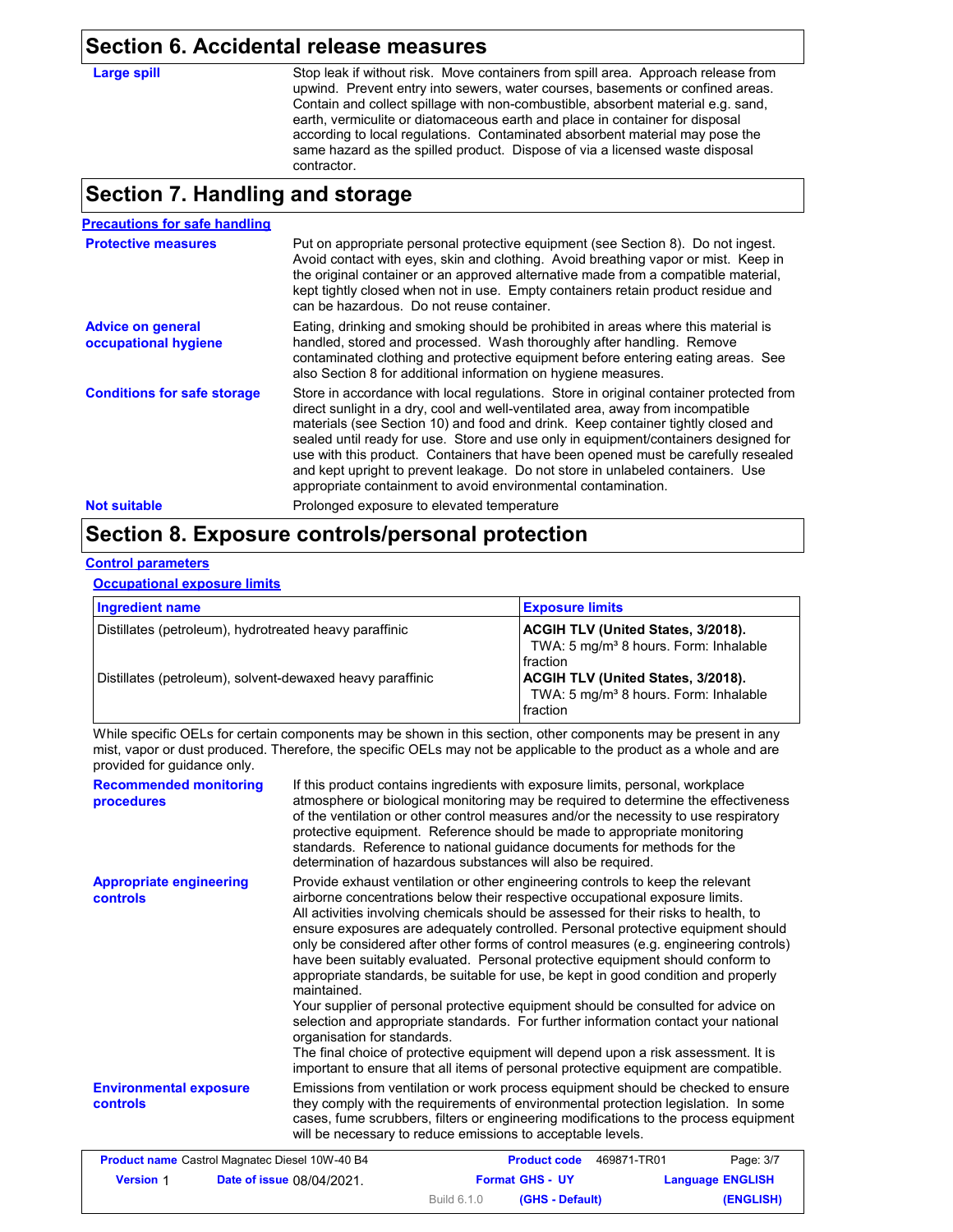# **Section 8. Exposure controls/personal protection**

| <b>Individual protection measures</b> |                                                                                                                                                                                                                                                                                                                                                                                                                                                                                                                                                                                                                                                                                                                                                                                                 |
|---------------------------------------|-------------------------------------------------------------------------------------------------------------------------------------------------------------------------------------------------------------------------------------------------------------------------------------------------------------------------------------------------------------------------------------------------------------------------------------------------------------------------------------------------------------------------------------------------------------------------------------------------------------------------------------------------------------------------------------------------------------------------------------------------------------------------------------------------|
| <b>Hygiene measures</b>               | Wash hands, forearms and face thoroughly after handling chemical products, before<br>eating, smoking and using the lavatory and at the end of the working period.<br>Appropriate techniques should be used to remove potentially contaminated clothing.<br>Wash contaminated clothing before reusing. Ensure that eyewash stations and<br>safety showers are close to the workstation location.                                                                                                                                                                                                                                                                                                                                                                                                 |
| <b>Eye protection</b>                 | Safety glasses with side shields.                                                                                                                                                                                                                                                                                                                                                                                                                                                                                                                                                                                                                                                                                                                                                               |
| <b>Skin protection</b>                |                                                                                                                                                                                                                                                                                                                                                                                                                                                                                                                                                                                                                                                                                                                                                                                                 |
| <b>Hand protection</b>                | Wear protective gloves if prolonged or repeated contact is likely. Wear chemical<br>resistant gloves. Recommended: Nitrile gloves. The correct choice of protective<br>gloves depends upon the chemicals being handled, the conditions of work and use,<br>and the condition of the gloves (even the best chemically resistant glove will break<br>down after repeated chemical exposures). Most gloves provide only a short time of<br>protection before they must be discarded and replaced. Because specific work<br>environments and material handling practices vary, safety procedures should be<br>developed for each intended application. Gloves should therefore be chosen in<br>consultation with the supplier/manufacturer and with a full assessment of the<br>working conditions. |
| <b>Skin protection</b>                | Use of protective clothing is good industrial practice.<br>Personal protective equipment for the body should be selected based on the task<br>being performed and the risks involved and should be approved by a specialist<br>before handling this product.<br>Cotton or polyester/cotton overalls will only provide protection against light<br>superficial contamination that will not soak through to the skin. Overalls should be<br>laundered on a regular basis. When the risk of skin exposure is high (e.g. when<br>cleaning up spillages or if there is a risk of splashing) then chemical resistant aprons<br>and/or impervious chemical suits and boots will be required.                                                                                                           |
| <b>Other skin protection</b>          | Appropriate footwear and any additional skin protection measures should be<br>selected based on the task being performed and the risks involved and should be<br>approved by a specialist before handling this product.                                                                                                                                                                                                                                                                                                                                                                                                                                                                                                                                                                         |
| <b>Respiratory protection</b>         | In case of insufficient ventilation, wear suitable respiratory equipment.<br>The correct choice of respiratory protection depends upon the chemicals being<br>handled, the conditions of work and use, and the condition of the respiratory<br>equipment. Safety procedures should be developed for each intended application.<br>Respiratory protection equipment should therefore be chosen in consultation with<br>the supplier/manufacturer and with a full assessment of the working conditions.                                                                                                                                                                                                                                                                                           |

# **Section 9. Physical and chemical properties**

| <b>Appearance</b>                               |                                                                                         |
|-------------------------------------------------|-----------------------------------------------------------------------------------------|
| <b>Physical state</b>                           | Liquid.                                                                                 |
| Color                                           | Amber. [Light]                                                                          |
| Odor                                            | Not available.                                                                          |
| <b>Odor threshold</b>                           | Not available.                                                                          |
| рH                                              | Not applicable.                                                                         |
| <b>Melting point</b>                            | Not available.                                                                          |
| <b>Boiling point</b>                            | Not available.                                                                          |
| <b>Drop Point</b>                               | Not available.                                                                          |
| <b>Pour point</b>                               | -42 °C                                                                                  |
| <b>Flash point</b>                              | Closed cup: 202°C (395.6°F) [Pensky-Martens.]<br>Open cup: 226°C (438.8°F) [Cleveland.] |
| <b>Evaporation rate</b>                         | Not available.                                                                          |
| <b>Flammability (solid, gas)</b>                | Not applicable. Based on - Physical state                                               |
| Lower and upper explosive<br>(flammable) limits | Not available.                                                                          |
| <b>Vapor pressure</b>                           | Not available.                                                                          |
| <b>Vapor density</b>                            | Not available.                                                                          |
| <b>Relative density</b>                         | Not available.                                                                          |
| <b>Density</b>                                  | <1000 kg/m <sup>3</sup> (<1 g/cm <sup>3</sup> ) at 15 <sup>°</sup> C                    |
| <b>Solubility</b>                               | insoluble in water.                                                                     |

| <b>Product name</b> Castrol Magnatec Diesel 10W-40 B4 |                                  |             | <b>Product code</b>    | 469871-TR01 | Page: 4/7               |
|-------------------------------------------------------|----------------------------------|-------------|------------------------|-------------|-------------------------|
| <b>Version 1</b>                                      | <b>Date of issue 08/04/2021.</b> |             | <b>Format GHS - UY</b> |             | <b>Language ENGLISH</b> |
|                                                       |                                  | Build 6.1.0 | (GHS - Default)        |             | (ENGLISH)               |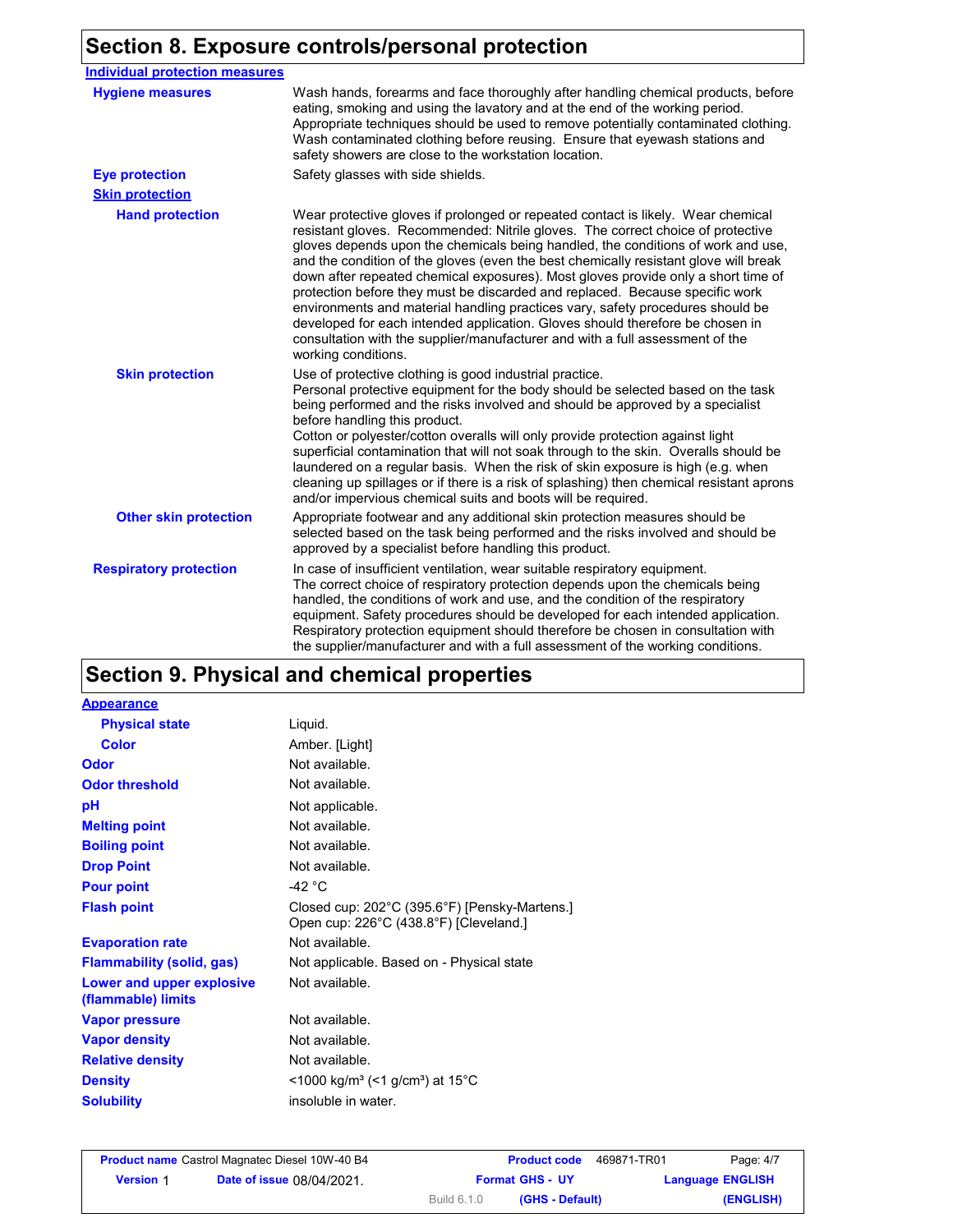# **Section 9. Physical and chemical properties**

| <b>Partition coefficient: n-</b><br>octanol/water | Not available.                                                                                                                              |
|---------------------------------------------------|---------------------------------------------------------------------------------------------------------------------------------------------|
| <b>Auto-ignition temperature</b>                  | Not available.                                                                                                                              |
| <b>Decomposition temperature</b>                  | Not available.                                                                                                                              |
| <b>Viscosity</b>                                  | Kinematic: 101.1 mm <sup>2</sup> /s (101.1 cSt) at $40^{\circ}$ C<br>Kinematic: 13.8 to 16.2 mm <sup>2</sup> /s (13.8 to 16.2 cSt) at 100°C |

# **Section 10. Stability and reactivity**

| <b>Reactivity</b>                            | No specific test data available for this product. Refer to Conditions to avoid and<br>Incompatible materials for additional information.                                |
|----------------------------------------------|-------------------------------------------------------------------------------------------------------------------------------------------------------------------------|
| <b>Chemical stability</b>                    | The product is stable.                                                                                                                                                  |
| <b>Possibility of hazardous</b><br>reactions | Under normal conditions of storage and use, hazardous reactions will not occur.<br>Under normal conditions of storage and use, hazardous polymerization will not occur. |
| <b>Conditions to avoid</b>                   | Avoid all possible sources of ignition (spark or flame).                                                                                                                |
| <b>Incompatible materials</b>                | Reactive or incompatible with the following materials: oxidizing materials.                                                                                             |
| <b>Hazardous decomposition</b><br>products   | Under normal conditions of storage and use, hazardous decomposition products<br>should not be produced.                                                                 |

# **Section 11. Toxicological information**

| <b>Information on toxicological effects</b>            |                                                                                                                                                                                                                                                                                                                                                                                                             |
|--------------------------------------------------------|-------------------------------------------------------------------------------------------------------------------------------------------------------------------------------------------------------------------------------------------------------------------------------------------------------------------------------------------------------------------------------------------------------------|
| <b>Aspiration hazard</b>                               |                                                                                                                                                                                                                                                                                                                                                                                                             |
| Not available.                                         |                                                                                                                                                                                                                                                                                                                                                                                                             |
| <b>Information on the likely</b><br>routes of exposure | Routes of entry anticipated: Dermal, Inhalation.                                                                                                                                                                                                                                                                                                                                                            |
| <b>Potential acute health effects</b>                  |                                                                                                                                                                                                                                                                                                                                                                                                             |
| <b>Eye contact</b>                                     | No known significant effects or critical hazards.                                                                                                                                                                                                                                                                                                                                                           |
| <b>Inhalation</b>                                      | Exposure to decomposition products may cause a health hazard. Serious effects<br>may be delayed following exposure.                                                                                                                                                                                                                                                                                         |
| <b>Skin contact</b>                                    | Causes mild skin irritation. Defatting to the skin.                                                                                                                                                                                                                                                                                                                                                         |
| <b>Ingestion</b>                                       | Irritating to mouth, throat and stomach.                                                                                                                                                                                                                                                                                                                                                                    |
|                                                        | <b>Symptoms related to the physical, chemical and toxicological characteristics</b>                                                                                                                                                                                                                                                                                                                         |
| <b>Eye contact</b>                                     | Adverse symptoms may include the following:<br>pain or irritation<br>watering<br>redness                                                                                                                                                                                                                                                                                                                    |
| <b>Inhalation</b>                                      | No specific data.                                                                                                                                                                                                                                                                                                                                                                                           |
| <b>Skin contact</b>                                    | Adverse symptoms may include the following:<br>irritation<br>redness<br>dryness<br>cracking                                                                                                                                                                                                                                                                                                                 |
| <b>Ingestion</b>                                       | No specific data.                                                                                                                                                                                                                                                                                                                                                                                           |
| <b>Potential chronic health effects</b>                |                                                                                                                                                                                                                                                                                                                                                                                                             |
| <b>General</b>                                         | USED ENGINE OILS<br>Combustion products resulting from the operation of internal combustion engines<br>contaminate engine oils during use. Used engine oil may contain hazardous<br>components which have the potential to cause skin cancer. Frequent or prolonged<br>contact with all types and makes of used engine oil must therefore be avoided and a<br>high standard of personal hygiene maintained. |
| <b>Carcinogenicity</b>                                 | No known significant effects or critical hazards.                                                                                                                                                                                                                                                                                                                                                           |
| <b>Mutagenicity</b>                                    | No known significant effects or critical hazards.                                                                                                                                                                                                                                                                                                                                                           |
| <b>Teratogenicity</b>                                  | No known significant effects or critical hazards.                                                                                                                                                                                                                                                                                                                                                           |
| <b>Developmental effects</b>                           | No known significant effects or critical hazards.                                                                                                                                                                                                                                                                                                                                                           |
| <b>Fertility effects</b>                               | No known significant effects or critical hazards.                                                                                                                                                                                                                                                                                                                                                           |
|                                                        |                                                                                                                                                                                                                                                                                                                                                                                                             |

| <b>Product name</b> Castrol Magnatec Diesel 10W-40 B4 |                                  |             | <b>Product code</b>    | 469871-TR01 | Page: 5/7               |
|-------------------------------------------------------|----------------------------------|-------------|------------------------|-------------|-------------------------|
| <b>Version 1</b>                                      | <b>Date of issue 08/04/2021.</b> |             | <b>Format GHS - UY</b> |             | <b>Language ENGLISH</b> |
|                                                       |                                  | Build 6.1.0 | (GHS - Default)        |             | (ENGLISH)               |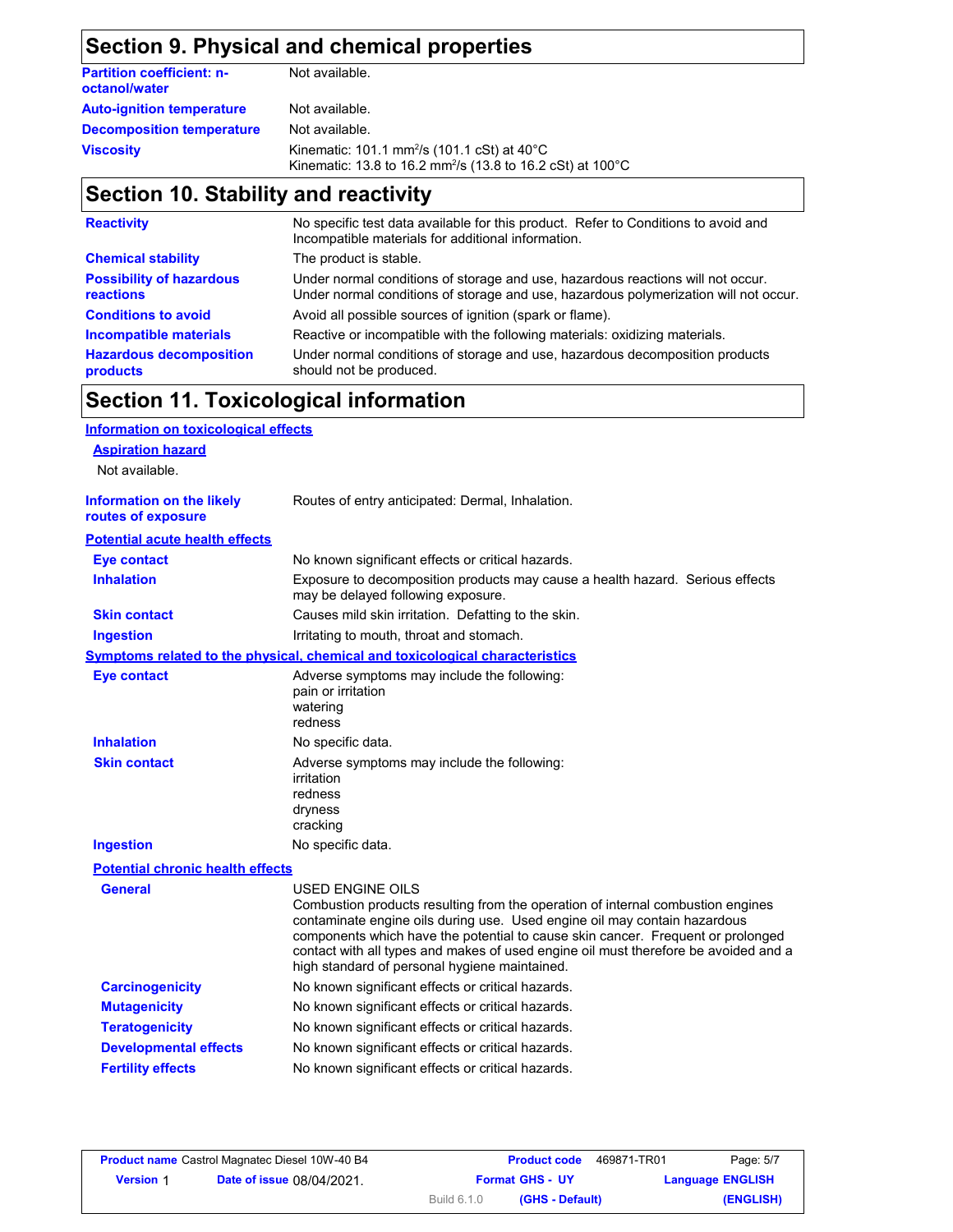## **Section 12. Ecological information**

| <b>Environmental effects</b>            | No known significant effects or critical hazards.                                                                         |
|-----------------------------------------|---------------------------------------------------------------------------------------------------------------------------|
| <b>Persistence and</b><br>degradability |                                                                                                                           |
| Expected to be biodegradable.           |                                                                                                                           |
| <b>Bioaccumulative potential</b>        |                                                                                                                           |
|                                         | This product is not expected to bioaccumulate through food chains in the environment.                                     |
| <b>Mobility</b>                         | Spillages may penetrate the soil causing ground water contamination.                                                      |
| <b>Other adverse effects</b>            | No known significant effects or critical hazards.                                                                         |
| <b>Other ecological information</b>     | Spills may form a film on water surfaces causing physical damage to organisms.<br>Oxygen transfer could also be impaired. |

## **Section 13. Disposal considerations**

| <b>Disposal methods</b> | The generation of waste should be avoided or minimized wherever possible.               |
|-------------------------|-----------------------------------------------------------------------------------------|
|                         | Significant quantities of waste product residues should not be disposed of via the      |
|                         | foul sewer but processed in a suitable effluent treatment plant. Dispose of surplus     |
|                         | and non-recyclable products via a licensed waste disposal contractor. Disposal of       |
|                         | this product, solutions and any by-products should at all times comply with the         |
|                         | requirements of environmental protection and waste disposal legislation and any         |
|                         | regional local authority requirements. Waste packaging should be recycled.              |
|                         | Incineration or landfill should only be considered when recycling is not feasible. This |
|                         | material and its container must be disposed of in a safe way. Care should be taken      |
|                         | when handling emptied containers that have not been cleaned or rinsed out. Empty        |
|                         | containers or liners may retain some product residues. Avoid dispersal of spilled       |
|                         | material and runoff and contact with soil, waterways, drains and sewers.                |

## **Section 14. Transport information**

|                                         | <b>IMDG</b>              | <b>IATA</b>     |
|-----------------------------------------|--------------------------|-----------------|
| <b>UN number</b>                        | Not regulated.           | Not regulated.  |
| <b>UN proper</b><br>shipping name       | $\overline{\phantom{a}}$ | ٠               |
| <b>Transport hazard</b><br>class(es)    | $\overline{\phantom{a}}$ | ٠               |
| <b>Packing group</b>                    | $\sim$                   | $\qquad \qquad$ |
| <b>Environmental</b><br>hazards         | No.                      | No.             |
| <b>Additional</b><br><b>information</b> | -                        | ٠               |

**Special precautions for user** Not available.

**Transport in bulk according to IMO instruments** Not available.

### **Section 15. Regulatory information**

#### **Regulation according to other foreign laws**

| <b>REACH Status</b>                     | For the REACH status of this product please consult your company contact, as identified in<br>Section 1. |
|-----------------------------------------|----------------------------------------------------------------------------------------------------------|
| <b>Australia inventory (AICS)</b>       | All components are listed or exempted.                                                                   |
| <b>CANADA INVENTORY (DSL)</b>           | All components are listed or exempted.                                                                   |
| <b>China inventory (IECSC)</b>          | All components are listed or exempted.                                                                   |
| <b>Japan inventory (ENCS)</b>           | At least one component is not listed.                                                                    |
| <b>Korea inventory (KECI)</b>           | All components are listed or exempted.                                                                   |
| <b>Philippines inventory</b><br>(PICCS) | All components are listed or exempted.                                                                   |

| <b>Product name</b> Castrol Magnatec Diesel 10W-40 B4 |                                  | <b>Product code</b>                   | 469871-TR01<br>Page: 6/7 |
|-------------------------------------------------------|----------------------------------|---------------------------------------|--------------------------|
| <b>Version 1</b>                                      | <b>Date of issue 08/04/2021.</b> | <b>Format GHS - UY</b>                | <b>Language ENGLISH</b>  |
|                                                       |                                  | <b>Build 6.1.0</b><br>(GHS - Default) | (ENGLISH)                |